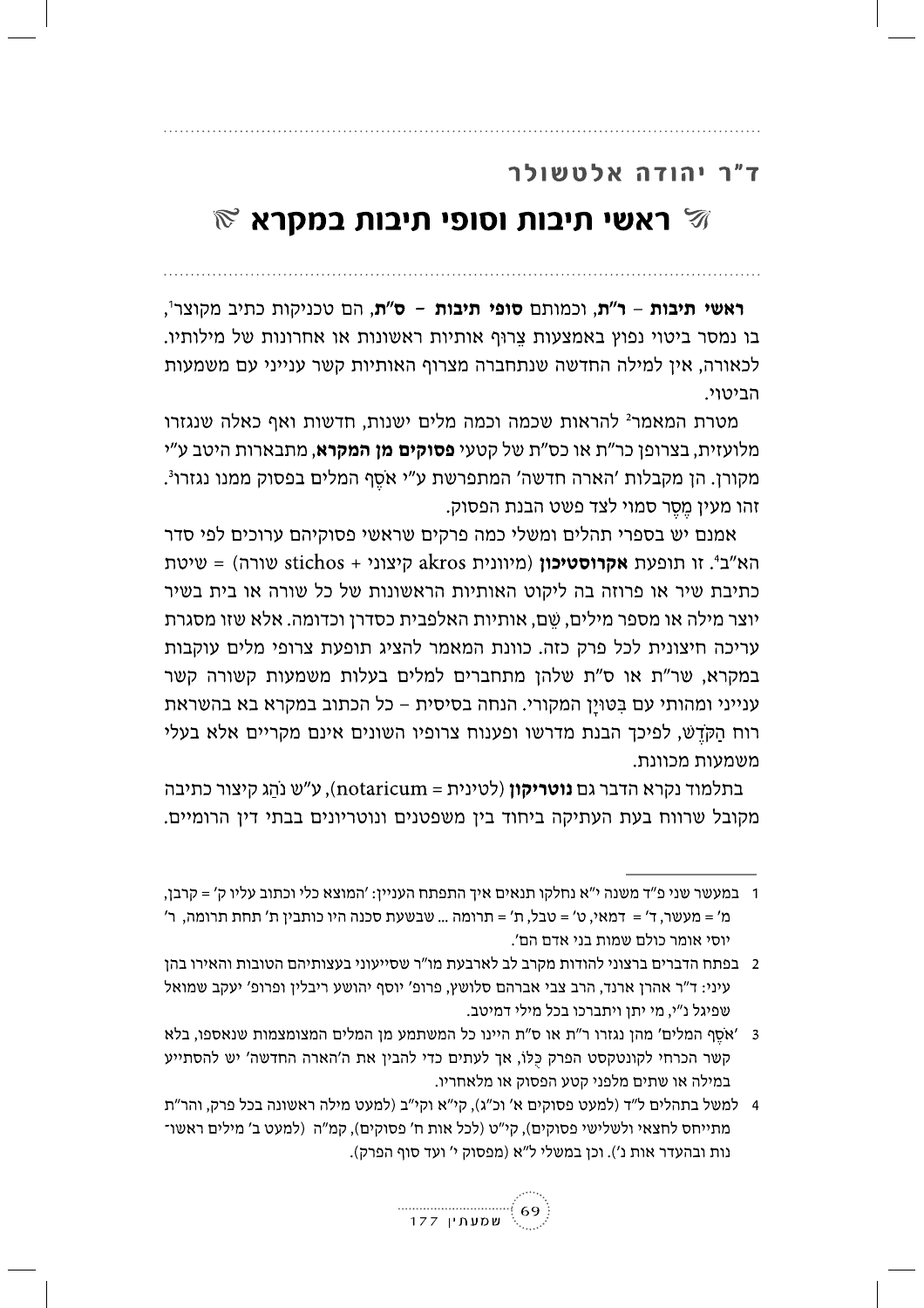אחת מל"ב מידות שהתורה נדרשת בהן היא נוטריקון. לסוף מסכת ברכות<sup>5</sup> הוכנסו ׳ל״ב מדּוֹת דרבי אליעזר בנו של רבי יוסי הגלילי׳. שם במידה ל׳:

'נוטריקון. מנין שדורשין נוטריקון באגדה? ת"ל: "אַבְרַהֵם" - "אַב הֲמוֹן גּוֹיִם" (בראשית י"ז, ה), "כַּרְמֵל" (ויקרא ב׳, יד) - רך מל, דבר שהוא רך ונמלל ביד. "וָהוּא קַלְלַנִי קִלַלַה נִמְרֵצֵת (מלכים א׳ ב׳, ח) - ר״ת נואף מואבי רוצח צורר תועבה. ״יַרַט״ (במדבר כ״ב, לב) ר״ת יראה ראתה נטתה׳.

וביתר אריכות בתלמוד הבבלי (שבת דף ק"ה ע"א):

׳א״ר יוחנן משום ר׳ יוסי בן זימרא: מנין ללשון נוטריקון מן התורה ? שנאמר ובראשית י"ז ה'): "כי א"ב המו"ן גוים נתתיך" = אב נתתיך לאומות, בחור נתתיך באומות, המון חביב נתתיך באומות, מלך נתתיך לאומות, ותיק נתתיך באומות, נאמן נתתיך לאומות. ר׳ יוחנן דידיה אמר (שמות כ׳ ב׳): "אנכי" נוטריקון: 'אנא נפשי כתיבת יהבית'. רבנן אמרי: 'אמירה נעימה כתיבה יהיבה׳. איכא דאמרי אנכי למפרע: ׳יהיבה כתיבה נאמנין אמריה׳. דבי רבי נתן אמרי (במדבר כ״ב ל״ב): "כי יר״ט הדרך לנגדי" = יראה ראתה נטתה. דבי רבי ישמעאל תנא (ויקרא כ"ג י"ד): "ןוּ] כרמ"ל" = כר מלא. רב אחא בר יעקב אמר (מלכים א׳ ב׳ ח׳): "והוא קללני קללה נמרצ"ת" נוטריקון: נואף הוא, מואבי הוא, רוצח הוא, צורר הוא, תועבה הוא. רב נחמן בר יצחק אמר (בראשית מ״ד ט״ז): "מה נדבר ומה נצטד״ק״ - נכונים אנחנו, צדיקים אנחנו, טהורים אנחנו, דכים אנחנו, קדושים אנחנו׳.

ראינו אפוא שנוטריקון במופעיו הראשונים לא היה אלא ביאור המשמעות לפי ר"ת מלים שרירותיות המעניקות הסבר מסוים, ואף אין בר"ת דיוק מוחלט – בר"ת "**אברהם**" אין ייצוג לאות ר' ולמילה "**כּרמל**" הובאו שתי מלים הדומות למקור בשינוי סדר האותיות.

:הרי דוגמה מבראשית רבה (וילנא, פר' צ"ט ד"ה "האספו ואגידה")

"ראובן בכורי אתה" - 'אתה הוא בכורי... שלשה כתרים היו בידך, הכהונה והמלכות ובכורה, ... ואיבדת אותן, מי גרם לך ? ״פחז כמים אל תותר״, ומהו ? ; נוטריקון - ר׳ אליעזר אומר פחז״ת, השלכ״ת' עול מעל צואריך, ז״ע יִצְרֶךְ עליך ר׳ יהושע אומר פחז״ת חטא״ת זני״ת; ר׳ לוי אמר פחז סרסהו: זע״ת חרד״ת פר״ח חט״א מעליך; ד״א פחז - פסע״ת על דת, חלל״ת בכורתך, ז״ר נעשית׳.

<sup>6</sup> נראה. שבגלל דמיוז הצורה והצליל מתייחס המדרש לאות ה' כאילו זו האות ח'.



<sup>5 –</sup> היא 'משנת ר' אליעזר או מדרש שלושים ושתים מדות'. י"ל בפעם ראשונה מכתבי יד ישנים עם מבוא והערות ע"י הלל גרשם המכונה הימן ענעלאו, מהד' תרצ"ד, ניו יורק. וכן היא גם באוצר המדרשים (אייזנשטיין) [עמוד 265].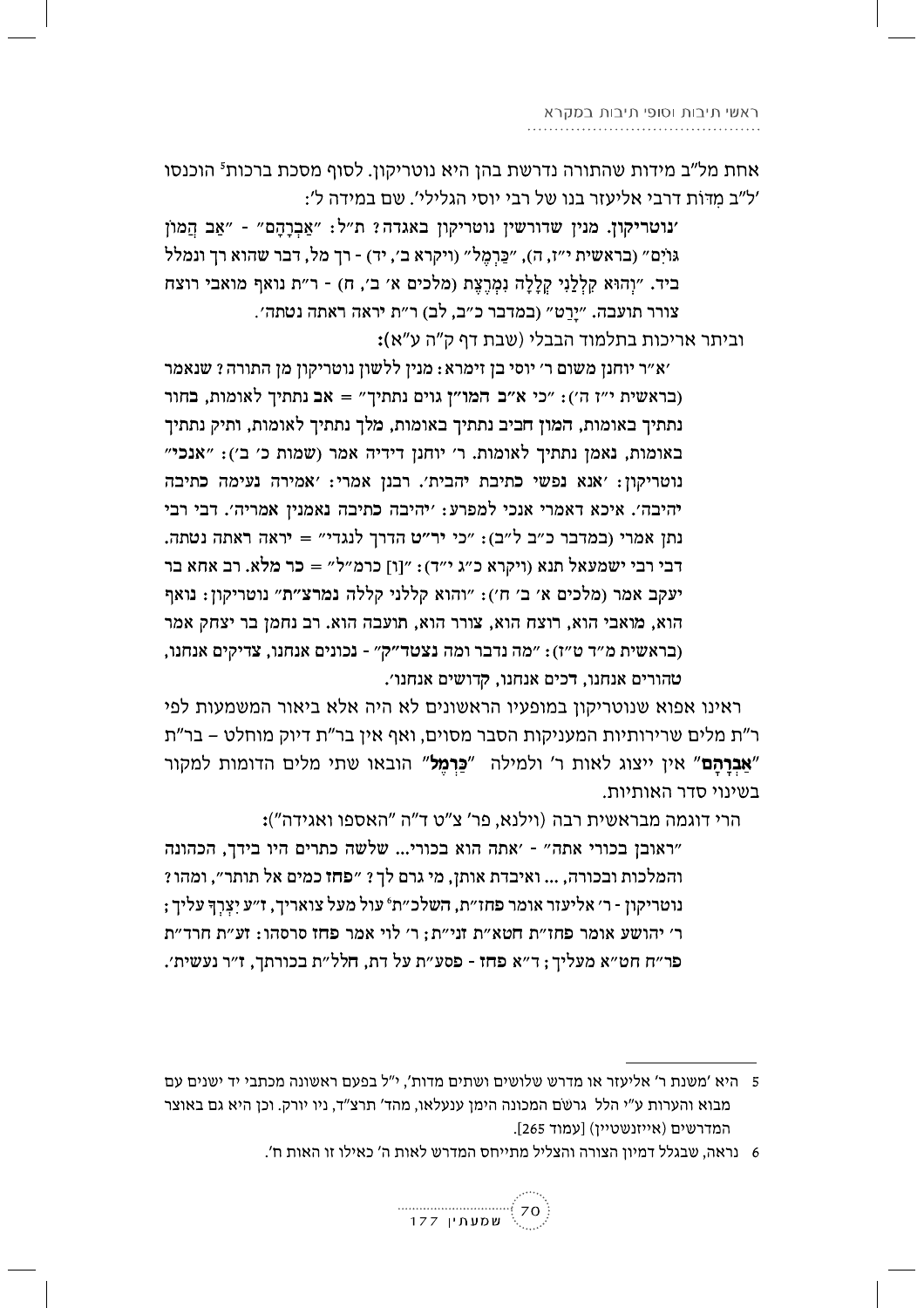יהודה אלטשולר

דוגמה נוספת ממכילתא דרבי ישמעאל "בשלח" (מס' דעמלק פ"א ד"ה "ויחלש יהושע"): ״ויחלֹש יהושע את עמלק ואת עמו״ ... ר׳ אלעזר המודעי אומר בו לשון נוטריקון: ויחל ויזע<sup>7</sup> וישבר׳.

וכן בספרי (במדבר פיס׳ קס״א ד״ה ״ולא תחניפו״): ״כי הדם הוא יחניף את הארץ״ (במדבר ל״ה ל״ג) - ר׳ יאשיה היה אומר בו לשון נוטריקון: כי הדם הוא יְחַן אַף על הארץ׳.

ובספרי זוטא (פיסקא י"א): "והיה טעמו כטעם לשד השמן" (במדבר י"א ח') הדבר הזה אמור נוטריקון - הדבר הזה משמש לשלשה דברים לייש (פי׳ עיסה שלַשִׁין אותה) ושמן ודבש, כליש שהוא ערוך בשמן ומקוטף בדבש זו היתה ברייתו של מן, וכך היו כשרים אוכלים אותו.

במדרש תנחומא (פר' האזינו סי' ה' ד"ה 'הצור תמים') ר"ת שהוא הכלאת אקרוסטיכון הנ"ל עם גימטריא:

״הַ לְה׳ תְּגִמְלוּ זֹאת״ (דברים ל״ב ו׳) הה״א רחוקה מן השם. למה ? שהוא סיום חתימתו של משה. קח ר״ת של פסוקים עד ה״א מ״ה לה׳״, כגון ה׳ מ״האזינו״ וי' מ״יערף״, כ׳ מ״כי שם ה׳ אקרא״, ה׳ מ״הצור״, ש׳ מ״שחת לו״ ה׳ מ״ה לה׳״ - ותמצא שהכל עולה בגימטריא כמנין ׳משה׳ וזו היא חתימתו של משה ٌ.

כאדם שמסיים ספרו וחותם את שמו בסיום ספרו, ולכך הה״א רחוקה מהשם׳. כמו כן אפשר להוסיף רמז דומה למשה, על פי ר"ת בקהלת (י"ב י"א): "דבְרֵי חֲכָמִים כַּדַּרְבֹנוֹת וּכְמַשְׂמְרוֹת נְטוּעִים בַּעֲלֵי אֲסִפּוֹת - נִתְּנוּ מֵרֹעֵה אֶחָד״. "**מֵרֹעֶה**" ר"ת: **מ**שה **ר**בינו יליו השלום. כך גם תאור המקום ממנו היה קול ה' מדבר (שמות כ"ה כ"ב ו'בעל = הטורים' שם, במדבר ז' פ"ט): "מְבֵּין שָׁנֵי הַכְּרִבְים", רמז כפול בר"ת לאזני מי נועד **משה**. ואם במשה רבינו עסקינן, נוטריקון נוסף בעניינו במזמור המיוחס לו (תהלים צ׳, ג): "תַּשֶׁב אֱנוֹשׁ עַד דַכַּא וַתֹּאמֶר שׁוּבוּ בְנֵי אַדָם". לפי המתואר במנחות (דף כ"ט :ע"ב

׳א״ר יהודה אמר רב: בשעה שעלה משה למרום מצאו להקב״ה שיושב וקושר כתרים לאותיות, אמר לפניו: רבש״ע, מי מעכב על ידך? א״ל: אדם אחד יש שעתיד להיות בסוף כמה דורות ועקיבא בן יוסף שמו, שעתיד לדרוש על כל קוץ וקוץ תילין תילין של הלכות. אמר לפניו: רבש״ע, הראהו לי, א״ל: חזור לאחורך...'. הקב"ה השיבו למשה עד דורו של דַכַּא = ר"ת דורש כתרי

עניין דומה הוא הכתוב בבראשית ו' ג' ונדרש בחולין דף קל"ט ע"ב: 'משה מן התורה מנין? "בשגם  $8\,$ הוא בשר"', ומבואר בפרקי דר' אליעזר פרק ל"א ובעוד מדרשים, שמשה נקרא בשמו עד שלא נולד: 'בשגם בגימטריא משה שהיו ימיו מאה ועשרים שנה'. וע"ע בפי' התורה ב'דעת זקנים מבעלי התוס׳ ובריקאנטי שם.



<sup>7</sup> במכילתא דרשב"י: 'ויאחז'.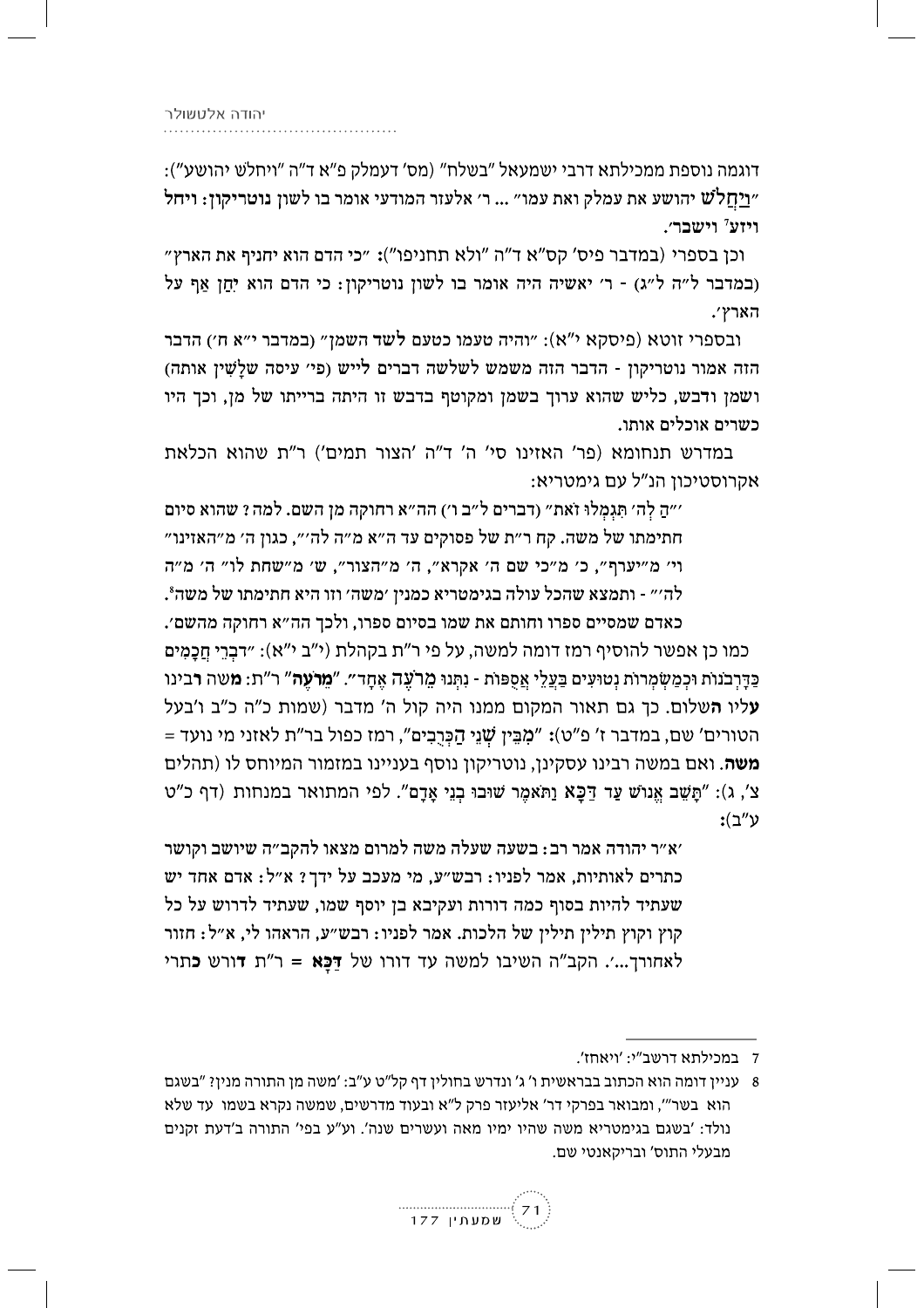**א**ותיות*°,* שהוא ר' עקיבא.

דוגמא מדברים רבה (ליברמן פר' דברים ד"ה "בין פארן"):

״בין פארן ובין תּפֵל״ (דברים א׳, א) ... בר קפרא אומר נוטריקון: פּוּרָה", אַלֵּה, רָעֲה,  $\cdot$ נהיה  $\cdot$ 

ודוגמא ממדרש אגדה (בובר בראשית פרק ל"ז ד"ה "וישראל אהב"):

"פסים" - 'נוטריקון על הצרות שהגיע לו. פ' פוטיפר. ס<sup>,21</sup> סריס פרעה. י' ישמעאלים. מ׳ מדינים׳.

דוגמה אחרונה מ׳ילקוט שמעוני׳ (תהלים רמז תתי״ח):

"נחית כצאן עמך ביד משה ואהרן" (תהלים ע"ז כ"א).' נחית לשון נוטריקון הוא - נוראות הראית במצרים. חרונך שפכת עליהם. ימינך בלעה אותם. תהום כסית עליהם. רבי יהושע אומר: נפלאות עשית לנו. חירות נתת לנו. ים בקעת לנו. תורה נתת לנו. ר״א המודעי אומר: נסים עשית לנו. חיים נתת לנו. ידך הראית לנו. תּלוּי ראש נתת לנו. וחכ״א: נביאים העמדת לנו. חכמים. ישרים. תמימים העמדת לנו׳.

מדרשי ר״ת וס״ת נפוצו מאד אצל פרשני התורה האשכנזים הראשונים. רש"י מביא לצד הסברי פשט גם מדרשי ר"ת. למשל בפי' לתורה (בראשית ט"ו ב'):

- :ד**משק**" '... ובתלמוד (יומא דף כ"ח, ע"ב, ועי"ש בפירש"י) דרשו נוטריקון " **ד**ולה ו**משק**ה מתורת רבו לאחרים'. ובפי' לתהלים (ע"ג ד'):
- כי אין **חרצובות** למותם" ... ורבותינו פירשו חרצובו' נוטריקון שאין **חר**ידין" וע**צב**ין מיום המיתה, ד"א שאין הקב"ה מא**חר צב**יונם (פירוש רצונם)'.

ובפי' לתלמוד:

- (עירובין דף נ"ד ע"ב) "לא יחרוך" (משלי י"ב כ"ז) 'נוטריקון דריש ליה: לא יחיה ולא יאריך'.
	- (ב"מ דף כ"ג ע"ב) 'לשון אנפוריא נוטריקון: אין פה ראיה'.
- רבותינו בעלי התוספות<sup>13</sup> כתבו על המילה "אַקים" בפסוק (בראשית י"ז  $\cdot$ 1 כ"א): "וָאֶת בְּרִיתִי אָקִים אֶת יִצְחָק אֲשֶׁר תֵּלֵד לְךָּ שָׂרָה", שהוא נוטריקון לשון התוספתא<sup>14</sup>: 'המברך מהו אומר? אֲשֶׁר **קִ**דַּשׁ יִדְיד **מִ**בטֵן וְחֹק בִּשְׁאֵרוֹ שָׂם...', כלומר לשון ברכת המילה היא פענוח אותיות המילה "**אקים**" כר"ת.

- 10 על פי ישעיה ס״ג ג׳: ״פּוּרַה דַּרַכְתִּי לְבַדִּי״.
	- 11 על פי מיכה ב' ד': "וְנַהֲה נְהָי נְהְיֵה".
	- 12 בפי' רש"י עה"ת הנוסח: "סוחרים".
- 13 בפי' 'דעת זקנים מבעלי התוספות' וכן הובא גם ב'בעל הטורים' שם.
	- 14 (ליברמן) מסכת ברכות פ"ו הל' י"ג, וזו לשון הברכה שאחר המילה.



<sup>9</sup> כן הוא ב'ילקוט שמעוני' עה"ת בפרשת שמות רמז קע"ג.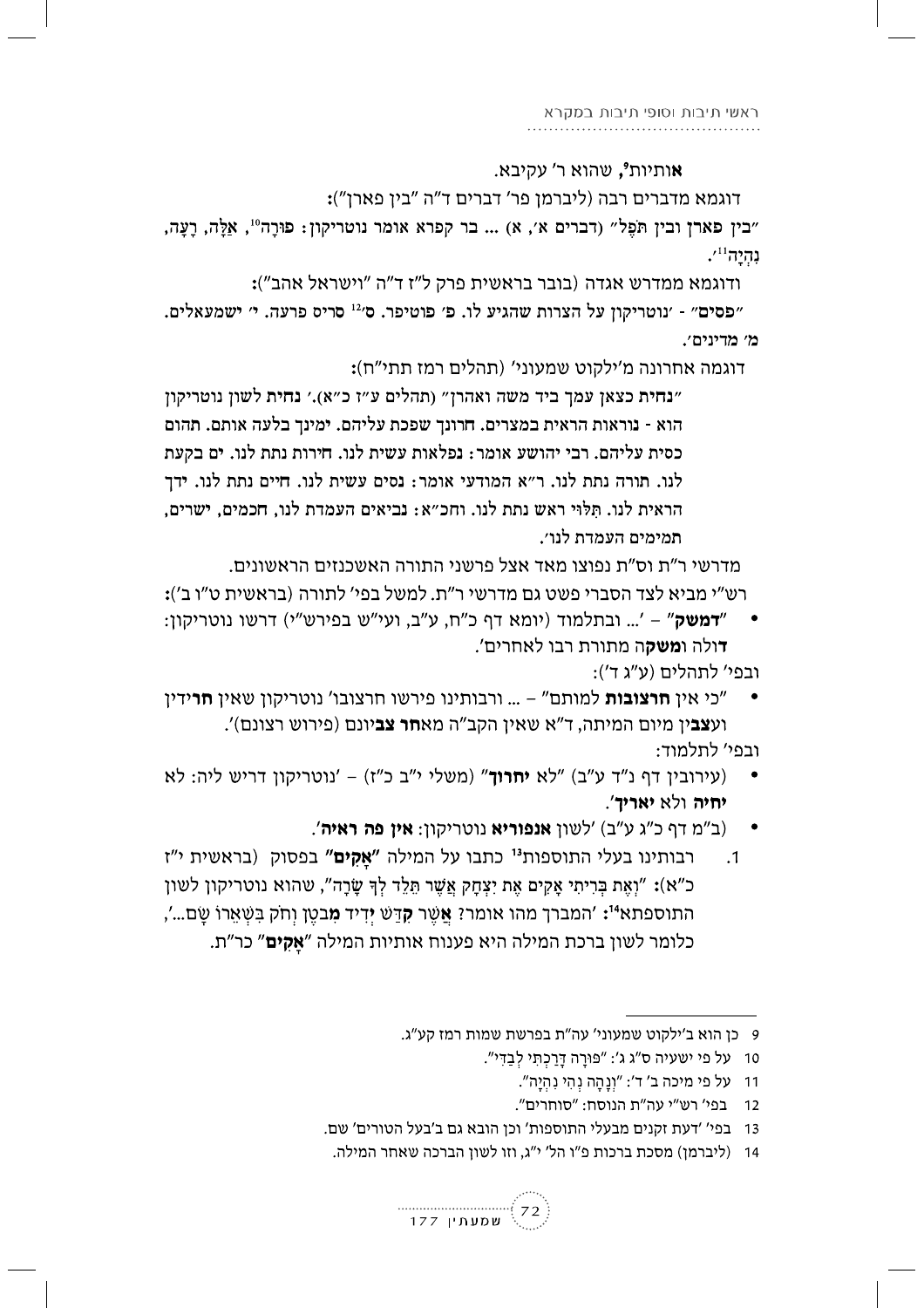ר' אפרים ב"ר שמשון מגדולי אשכנז הקדמונים<sup>15</sup> מביא בפירוש התורה הרבה ר"ת וס״ת כמעט בכל פרק ולקמן שתי דוגמאות:

- (בראשית א', יב) "מזריע זרע למינהו" ר"ת **מזל**, שאין לך עשב בארץ שאין)  $\cdot$ .2 לו כֹּח מכהו ואומר לו גדליּ', ולזה יש סגולה בעשבים לרפאת<sup>זו</sup>.
- (שם ב' ג') "השביעי ויקדש אתו" ס"ת **ישו**, רמז שעתיד לעמוד ישו ולהעביר  $\cdot$ 3 השבת ולעשות יום איד ביום ראשון<sup>18</sup>, לכך נאמר: "ויברך א-להים את יום השביעי" כלומר הזהרו שלא תטעו אחרי ישו ולא תעשו שבת ביום ראשון, כי הקב"ה בחר ביום השבת ובירכו.
- ר' יהודה (ב"ר שמואל) החסיד, ממיסדי חוג חסידי אשכנז ודמות מרכזית  $\cdot$ 4 בו, חי בגרמניה במעבר המאות י"ב וי"ג. בספרו 'טעמי מסורת המקרא'<sup>19</sup> מביא רמזי נוטריקון, כגון (ויקרא ו', ב): "וְאֵשׁ הַמֵּזְבֵּחַ תּוּקַד" **- רמז** (ס"ת) שהקרבנות הם **שֹחד** לישראל.

הפרשן הפרובאנסלי ר' דוד קמחי – רד"ק (1160 – 1235) מביא מדרשי ר"ת. למשל בפי' לישעיה (ז', ו): "ונבקיענה אלינו" – '... נבקיע חומותיה ונכנס בה ותהיה ברשותינו ונמליך מלך בתוכה... ומי יהיה זה? את בן טבאל, והוא היה איש מבני אפרים שהיו חושבים להמליכו בירושלם. זאת היתה עצתם ולא תקום ולא תהיה. ויונתו תרגם "את בו טבאל" – 'ית מאו דכשר לנא'. עשה מלת **טבאל** נוטריקוו ה**טוב** אלינו'.

גם ר' יצחק ב"ר משה מוינה בן המאה הי"ג, בהקדמת ספרו החשוב 'אור זרוע' (מהד' ז'יטומיר תרכ"ב) כתב: 'קראתי בשם זה החיבור אני המחבר יצחק בר' משה נב"ה מפני חיבה יתירה שמצאתי בזה המקרא (תהלים צ"ז י"א): "או**ר** זר**ע** לצדי**ק** ולישרי לב שמחה" - ס"ת ר' עקיבה - ונכתב בפירוש ולא ברמז ... ומפני החיבה גדולה שהאיר הקב"ה את עיני שמצאתי את שמו נכתב בזה המקרא ... למדתי מכאן שיש לכתוב ר' עקיבה בה"א ולא באל"ף. אשריך ר' עקיבה שכתבך דוד המלך בנבואה בספרו וכו'.

הרבה בכך ר' יעקב בן הרא"ש (1269– 1343) בעל ה'טורים', בפרושו לתורה. בחלק הקצר של הפרוש מובאים מדרשי ר"ת וס"ת רבים. למשל:

(בראשית א' לא – ב' א: "יוֹם הֹשֵּׁשֵׁי וַיְכַלּוּ הֹשֵׁמַיִם" – 'ר"ת **י–הוה**, שחתם בו מעשה

<sup>19 –</sup> בעריכת הרב יצחק שמשוז לנגה, ירושלים תשמ"א.



<sup>15</sup> כת"י פירושו על התורה היה ספון קרוב ל 800 שנה וי"ל ב 1992 בירושלים.

<sup>16 –</sup> ב"ר פ"י. גם 'בעל הטורים' מביא - מדרש ר"ת זה.

<sup>17</sup> עיין 'מדרש הגדול' פ"ד ב'.

<sup>18</sup> תענית דף כ"ז ע"ב.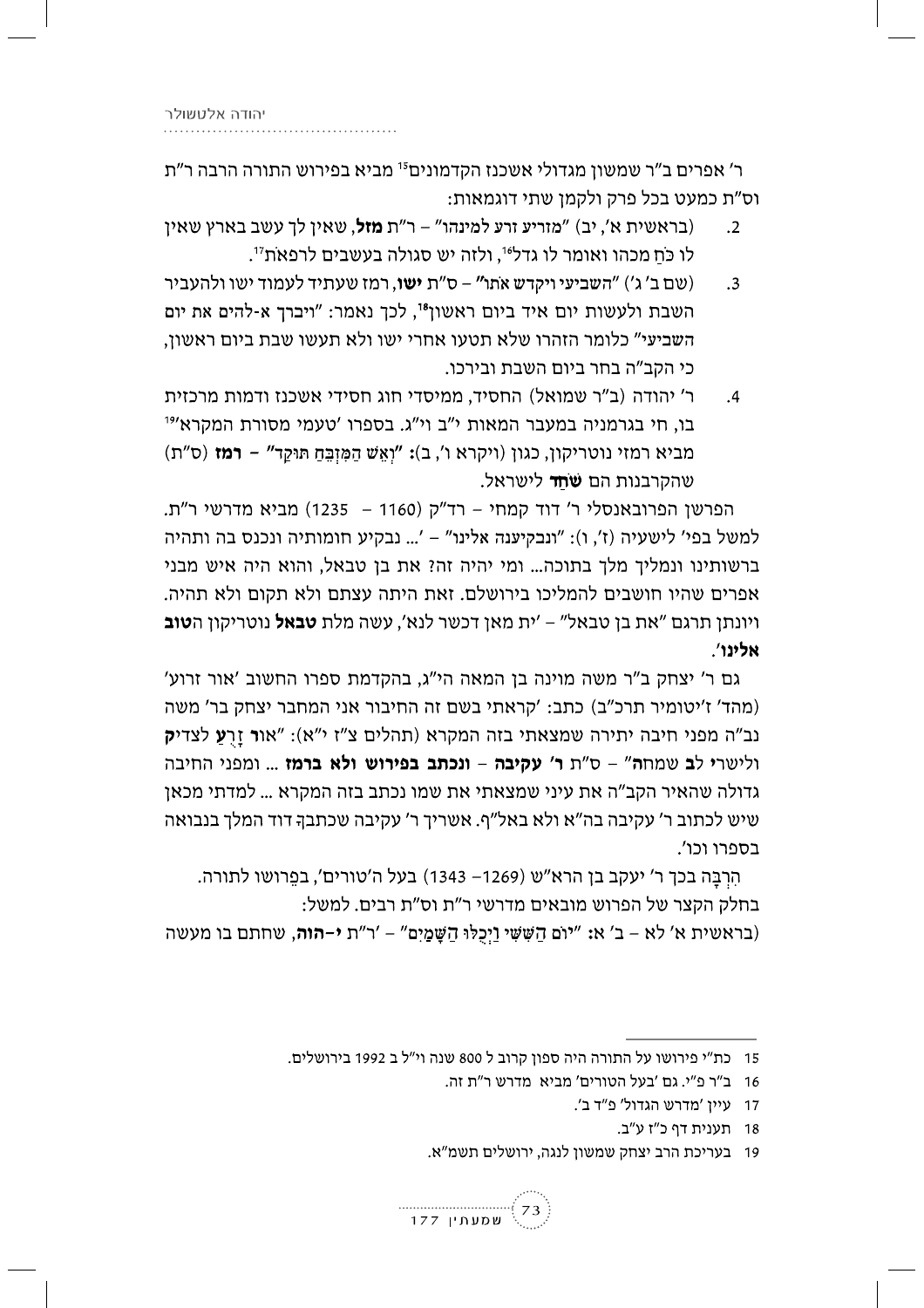בראשית'20

1. (שמות כ"א, א): "ואלה" – 'נוטריקון: **ו**חייב אדם לחקור **ה**דין'. "**המשפטים**" – 'נוטריקון: **ה**דיין **מ**צווה **ש**יעשה **פ**שרה **ט**רם **י**עשה **מ**שפט'. "**אשר**" – 'נוטריקון: **אם ש**ניהם **ר**וצין'. "**תשים**" – 'נוטריקון: **ת**שמע **ש**ניהם **י**חד **מ**דברים'. "**לפניהם**" – 'נוטריקון: **ל**א פני נדיב יהדר – **ה**תנכר מהם'!

ר' עובדיה מברטנורא, מפרש המשנה (המאה הט"ו) מביא בפירושו ר"ת (אבות  $:$ פ״א משנה י״ג

- "ודישתמש בתגא ... ויש מפרשים. תג"א ר"ת: "תלמיד" "גברא" "אחרינא' שאסור לאדם להשתמש בתלמידים שאינן תלמידיו'.

יש לציין ששיטת רוב מדרשי הנוטריקון שהובאו עד כה היתה לקחת מילה ולהרכיב לאותיותיה ר"ת או ס"ת שרירותיים, בלא צמידות ללשון מקור מקראי. לעתים צרפו צמדי אותיות או אף שלשות לשם כך. אבל עם הזמן סוגנן המדרש, ור"ת או ס"ת נעשו מדויקים יותר והם ציטוט לשון המקרא. פרשנים רבים נוספים, ראשונים ואחרונים, שלבו מדרשי ר"ת וס"ת בפירושיהם ותקצר היריעה מלפרטם. די רדוגמאות הו"ל.

באופו דומה הוגדרו מלים ידועות כר"ת בדיעבד. למשל:

**1. אלול** – הביא ר' שלמה גאנצפריד ב'קיצור שולחן ערוך' (סי' קכ"ח סעיף א'): '... הרב אדוננו רבי יצחק לוריא ז״ל כתב: ״ואשר לא צדה והא-להים אנה לידו ושמתי לך״ (שמות כ"א, יג) ר"ת **אלול**, לומר כי חודש זה הוא עת רצון לקבל תשובה על החטאים שעשה בכל השנה. ורמז שגם על השגגות צריך לעשות תשובה בחודש הזה. עוד אמרו דורשי רשומות: "ומל ה' א-להיך את לבבך ואת לבב זרעך" (דברים ל', ו) ר"ת אלול. וכן "אני לדודי ודודי לי" (שיר השירים ו' ג') ר"ת אלול. וכן "איש לרעהו ומתנות לאביונים" (אסתר ט', כב) ר"ת **אלול**. רמז לשלשה דברים שהם **תשובה, תפלה וצדקה** שצריכין להזדרז בהם בחודש זה – "ומל ה' וגו' רומז לתשובה, "אני לדודי וגו' רומז לתפלה שהיא רנת דודים, "איש לרעהו ומתנות לאביונים" רומז לצדקה.

2**. בריאות** – שש אותיות המילה הן ר"ת, לרמז על ג' דברים המסוגלים לכך: **ב**ולם רגזוֹ, **י**מעט **א**כילתו **ו**ירבה **ת**נועותיו. שמעתי.

3. "**לאשמה בה"** – פרשת ויקרא (שם ה', כו) מסתיימת: "מכּל אשר יעשה לאשמה

<sup>20</sup> אם הובאו ר"ת לשם ה–ויה אצרף כאן מה שכתב ר' צבי אלימלך שפירא מדינוב בספרו 'בני יששכר' במאמר א' ממאמרי חדש ניסן: ידוע מכתבי האר"י ז"ל שבכל ר"ח צריך לכוון במוסף בסיום הברכה האמצעית צרוף הוי"ה השולט באותו החדש, ובזה פירשנו מה שארז"ל (על פי זוהר כרך א' פר' וישלח דף קע"ח ע"ב): 'מפני מה ישראל מתפללין ואינן נענים? מפני שאינם יודעים להתפלל בשם, שנאמר (תהלים צ"א י"ד-ט"ו): "אשגבהו כי ידע שמי, יקראני ואענהו". עכ״ל.

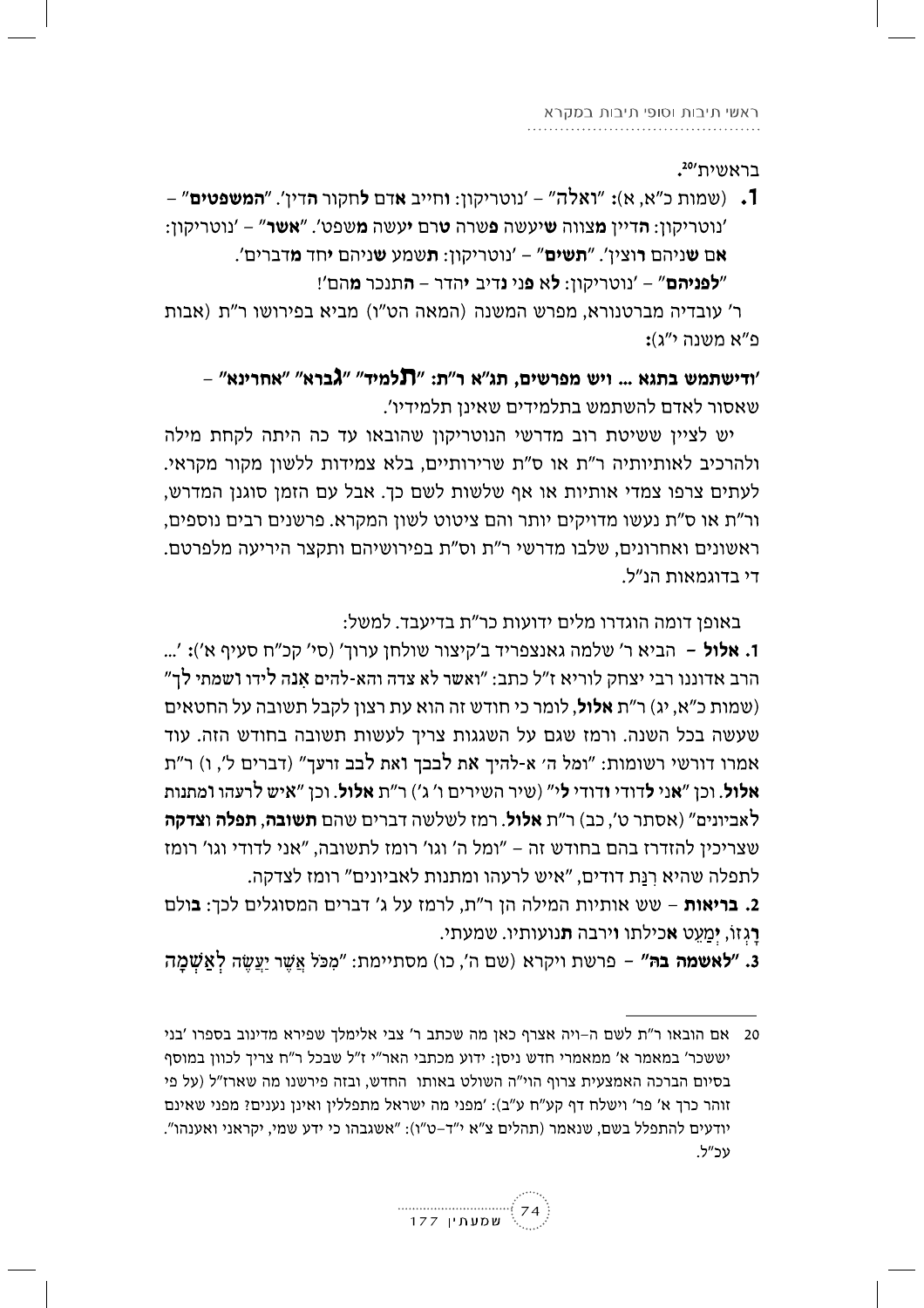בַה". הובא<sup>ו2</sup> בשם ר' מנדלי מרימינוב: נהגו כשמסיים הקורא יקרא הקהל: **ל**א–ל אשר **ש**בת **מ**כל **ה**מעשים **ב**יום **ה**שביעי. הטעם: שלא לסיים קריאת הפרשה בדבר רע פרשו המלים כר״ת.

4**. מכבי** – מקור המלה בכנוי יהודה, בנו השלישי<sup>22</sup> של מתתיהו החשמונאי. הכנוי במקורו מופיע ביוונית, וְנְתַּן לְקַרְאוֹ בעברית "מכבי" או "מקבי".

לשתי הצורות כמה פירושים אפשריים: **מקבי** מפורש (1) משום היותו "כ**מקבת** פטיש המכה על ראשי אויבי עמו", או (2) כבפסוק (ישעיה ס"ב ב'): "פּי ה' **יקבּנּוּ**" = ואז מקבי הוא קיצור של "**מקביה**" ופירושו **נקיבת** הא–ל. הסבר אלטרנטיבי לצורה "מקבי" היא על שום צורת ראשו, שאולי היה דומה לפטיש אצל יהודה הצעיר. כמו כן הציע א' מברך<sup>23</sup> כי מקור השם בטעות של התרגום הרומי: במקום יהודה "המצביא" העתיקו "המקבי" בחילוף צ' בק', כרגיל ברומית (כגון ציצרו = קיקרו)**. מכבי** מוסבר באופו מסורתי על פי ספר יוסיפוו<sup>24</sup> שיהודה נקרא **מכבי** ע״ש גבורתו. ניתו לבאר<sup>25</sup> שהמילה ר"ת (שמות ט"ו, יא): "מִי כַמֹּכָה בַּאֲ-לְם י-ה'...". הצעה נוספת24 זהו ר"ת שם ראש משפחת החשמונאים **מ**תתיהו **כ**הן **ב**ן **י**וחנן, הידוע גם כמתתיהו החשמונאי. **5. תיקו** – בארמית 'תהא קאי' = תעמד, הוראה שמשמעותה בתלמוד כי שאלה קיימת בלא פתרון ואף בלא הכרעה<sup>27</sup>. אליהו בן אשר הלוי לויטה המכונה אליהו 'הבחור' (1470 – 1549) היה בלשן עברי וחוקר מסורה והראשון שהביא בספרו 'התשבי' = מילון עברי ללשון חז"ל (איזנא, 1541, עמ' 190): 'נהגו רז"ל כששאלו איזה קושיא בגמרא ולא מצאו לה תירוץ אומרים: **תיקו**, ופירשו בו כדבר העומד בתוך תיק ואין ידוע מה שבתוכו. ויש שדורשין אותו נוטריקון ראשי תיבות – **ת**שבי **י**תרץ **ק**ושיות **ו**בעיות, והוא פירוש של הבל'! אעפ"כ המשיכו לדרוש כך, ור' משה

ב״ר יוסף טראני המבי״ט (1500 – 1580) כתב בסוף תשובה<sup>28</sup>: '...ואם ישאר בלבך עדיין איזה ספק – **ת**שבי **י**תרץ **י**תיר **ק**ושיותיך **ו**הויותיך'. כמוהו אף ר' יו"ט ליפמן

<sup>28</sup> שו"ת מבי"ט חלק ג' סי' קכ"ד ד"ה 'ואני אומר'.



<sup>21 | &#</sup>x27;חיוכה של תורה', יהודה גרינשפן, ירושלים תשנ"ג.

<sup>22</sup> החשמונאים א' בתרגום א"ש הרטום, הוצ' "יבנה", ת"א, 1969.

<sup>23 –</sup> במאמר ב"הצופה" ד'. חנוכה תש"מ.

<sup>24</sup> הוצ' הומינר, ירושלים, תשל"ח, בפרק עשרים עמ' פ"א.

כך הוא בזוהר חדש – תיקונים כרך ב' דף ס' ע"ב: 'מיכאל דאיהו על שם: "מי כמוך באלים ה'" 25 די שמיה מכבי', והובא בפי' סידור התפילה לרקח ר' אלעזר מוורמס (5611–6511) מחוג חסידי אשכנז בעמ׳ רי״ט: ׳על דגל יהודה במלחמות חשמונאים שנצחו ליוונים כתי׳ ״מי כמוך באלים ה'" שעזרת לנו לנצח הרשע. זהו שיסד הפיוט מכבי יהודה, מכב"י נוטריקון "מי כמוך באלים ה'".

<sup>26</sup> של הרב משה סופר החת"ם סופר (9381–2671) בספרו 'תורת משה' על התורה, סוף פרשת מקץ.

<sup>27</sup> למשל ברכות דף ח' ע"א, שבת דף ה' ע"א ומאות פעמים נוספות.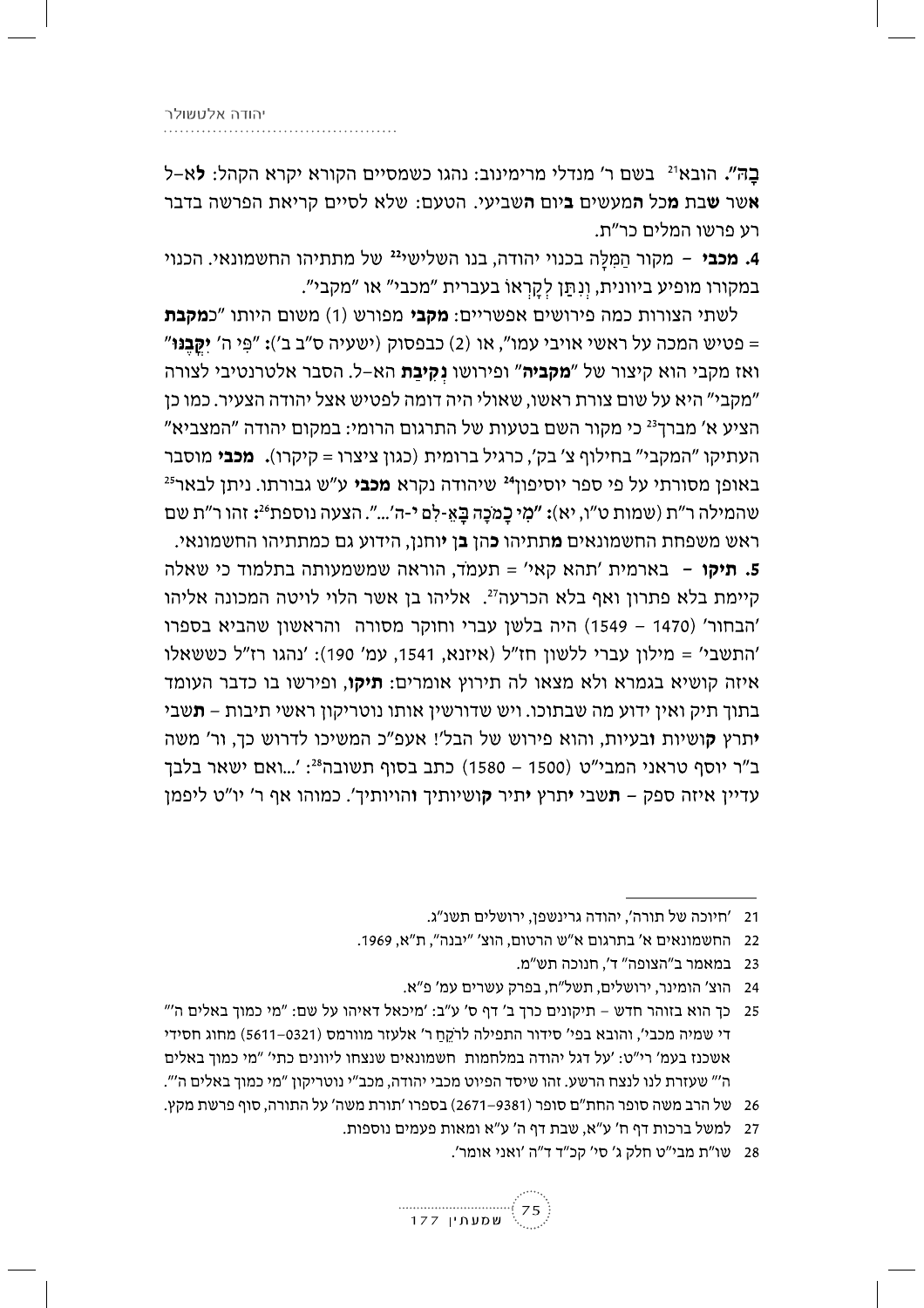הלר (1554–1579) בפי' תוס' יו"ט למשנה<sup>29</sup>: '...דמהכא רגילין לומר ד**תיק"ו** שאמרו בגמרא הוא נוטריקון: **ת**שבי **י**תרץ **ק**ושיות **ו**אבעיות'.

כמה שמות מפורסמים מקורם בר״ת. למשל:

**1. אֵדֵל** = שם בתו היחידה של הבעש״ט. לפי מסורת אחת נטל שורש נשמתה מפסוק (דברים ל"ג ,ב): "מְימִינוֹ [אשדת] אֵשׁ דַּת לַמוֹ"<sup>30</sup>.

**2. אביי** = כתב בספר 'יוחסין'<sup>31</sup> בשם הגאונים: '... ואביי שמו נחמני כשם זקנו אביו של רבה, והוא נשאר יתום מאביו ואמו... כי כאשר נולד מתה מיד אמו וקודם זה מת אביו. ואמרו [הגאונים] ש**אביי** רוצה לומר (הושע י"ד, ד): "אֲשֶׁר בִּךְ יִרְחַם יַתוֹם". 3**. בנאי** = (תהלים ק"ג א וב, וכ"ב ק"ד א ולה): "בַּרֵכִי נַפְשִׁי אֶת י-ה'".

חסרון המֳתוֹדָה של מדרש על פי ר"ת וס"ת הוא שאינה רציפה אלא מזדמנת באקראי וגם נראית מאולצת במידה מסוימת. אעפ״כ, ראינו שזו מידה מסוגננת להבנה מעמיקה של הכתוב, וחכמי ישראל במשך דורות עסקו והשתמשו באופנים שונים בה. במשך שנים לקטתי כמה עשרות רמזי ר"ת וס"ת, ועשיתי לי נופך משלי<sup>32</sup>. לקמו **עשר** דוגמאות:

**1. אבדה** – אבדה היא כל מה שהלך לאיבוד ואין עוד סיכוי סביר לראותו. מובן זה נרמז ברצף ס״ת (ירמיה כ״ב י׳): ״... בְּכוּ בָכוֹ לַהֹלֵךְ כִּי לֹא יָשׁוּ**ב** עוֹד וְרָאָ**ה** אֵת אֵרֵץ מוֹלדתּוֹ״.

<sup>32</sup> אמנם מצאתי פרשני מקרא בדרכי רמז וסוד כר' יוסף קארטאפעל אבד"ק גלוסק בספרו 'עלי עין' (לובלין 7291), הרב רחמים ראובן מלמד הכהן בספרו 'כיסא רחמים' (ירושלים תשמ"ז) ור' יצחק הכהן הוברמן בספרו המקיף 'בן לאשרי – ברכה משולשת' (בני ברק תשנ"ט), שעסקו הרבה בר"ת או בס"ת אלא שלא הקפידו על סדר אותיות מילת הצרוף ודרשו גם בשינוי סדר או על פי גימטריא של הצרוף. כדוגמת מדרש ר"ת שהובא לעיל (עמ' 2) ממדרש תנחומא. וע"ע בספר ׳שמש ינון׳ לזכר הרב ינון חורי זצ״ל, בעריכת בנו הרב שושן חורי נר״ו, בני ברק, תשס״ה. בחלק ד' שם רמזי נוטריקון וגימטריות מאת הרב ינון חורי: 1. (עמ' 396–576) ליקוטי הרב מאיר מאזוז נר"ו תלמידו. 2. (עמ' 807–496) ע"ח ליקוטים שלקט בנו העורך. לעומתם ולעומת עוד ספרים דומים הקפדתי על סדר המלים ודרשתי אך ורק צרופי ר"ת או ס"ת מדוייקים בסדרם. אמנם להבנה שלימה של משמעות הנוטריקון יש לעתים להסתייע במילה או שתיים לפני או לאחרי קטע הפסוק של הצרוף.



עדויות פ"ח מ"ז. והשווה זאת למה שפי' ר' עובדיה מברטנורה (מחצית שניה של המאה הי"ד) 29 את מילת 'דייתיקי' שהיא נוטריקון 'דא תהא למיקם ולהיות', בב"מ פ"א מ"ז.

<sup>30 &#</sup>x27;הבעש"ט ובני היכלו', בצלאל לנדוי, הוצ' "נצח",בני ברק, תשכ"א, עמ' רפ"ב.

<sup>31 -</sup> לר' אברהם זכות (ווארשא תרס"ב) עמ' 67. והוסיף שם: אף שבגטין (דף ל"ד ראש ע"ב) פירש"י בד"ה 'והלכתא כנחמני': 'ונראה בעיני דע"ש שרבה בר נחמני גידל אביי בביתו ולמדו תורה שהיה יתום - השיאו את שם אביו נחמני', אבל הסברא הראשונה [של נוטריקון אביי] היא קבלה מהגאונים ז״ל.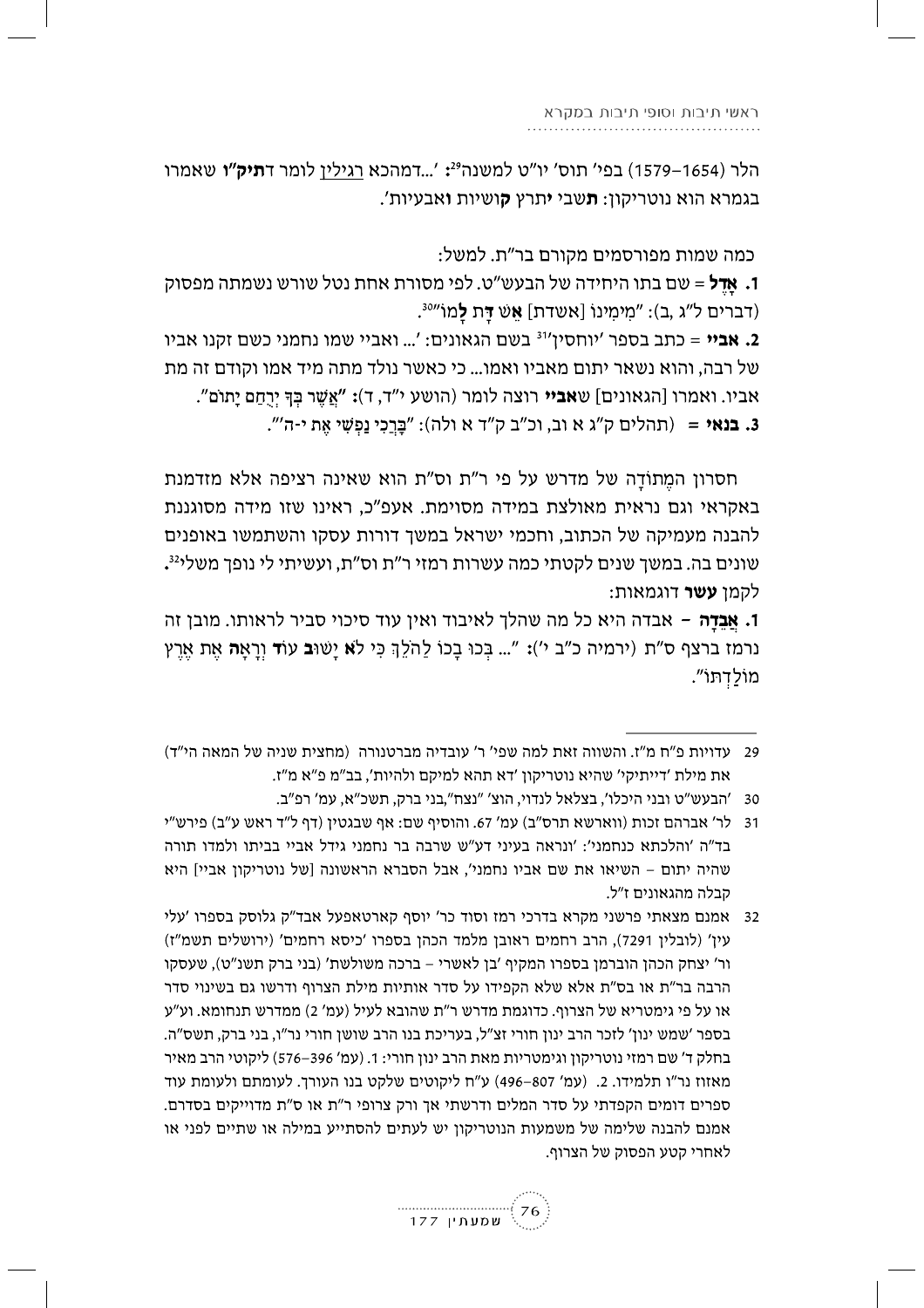2. אמנון וכלאב - אמנון, בכור דוד המלך מאחינעם היזרעאלית, נרצח ע"י נערי אבשלום אחיו החורג כנקמה על אונס תמר אחותו (שמואל ב' י"ג כ"ח): "ויצו אַבְשָׁלוֹם אֶת נְעֲרָיו לֵאמֹר רְאוּ נָא כְּטוֹב לֵב אֲמְנוֹן בְּיַיִן וְאָמַרְתִּי אֲלֵיכֶם הַכּוּ אֶת אַמְנוֹן וַהֲמְתֵּם אֹתוֹ אֲל תִּירַאוּ הֲלוֹא כִּי אֲנֹכִי צְוִיתִי אֶתְכֶם חָזְקוּ וָהִיוּ לְבְנֵי חָיָל. וַיַּעֲשׂוּ נַעֲרֵי אֲבְשֵׁלוֹם לְאַמְנוֹן כַּאֲשֶׁר צְוַּה אֲבִשָּׁלוֹם". אותיות **כלאב** המופיעות בר"ת מבארות את בחירת הַעְתּוּי ע"י אבשלום: כראות אמנון את אחיו השני לדוד **כלאב** בן אביגיל<sup>33</sup> יתמלא שמחה, כי היה הוא ת"ח מצוין ומצהיל כמתואר בברכות (דף ד' ע"א): 'למה נקרא שמו כלאב? שהיה מכלים פני מפיבשת בהלכה, ועליו אמר שלמה בחכמתו (משלי כ"ג ט"ו): "בני אם חכם לבך ישמח לבי גם אני"; ואומר (שם כ"ז י"א): "חכם בני ושמח לבי ואשיבה חֹרִפִּי דבר". אז תסור ממנו אימת הנקמה כי יסתמך גם על ר"ת (יחזקאל י"ח ל"ב): "כי לֹא אֶחִפּץ בְּמוֹת הַמֶּת...", ויחדל לחשוש ממשמעות הסכנה הנרמזת בר"ת שמו **אמנון** (שופטים י"ח כ"ה): "אַל תַּשְׁמַע קוֹלְךָ עִמָּנוּ פֶּן יִפְגְּעוּ בָכֶם <mark>אֲנָשִׁים מ</mark>ָרֵי נֶפֶשׁ וְאָסַפְתָּה נַפְשְׁךָ...".

3**. ארבעת המינים** – כינוי כולל לאגודה הצמחים הַנְטֵלֵת בסוכות (ויקרא כ"ג מ'): "פִּרִי עֵץ הָדָר, כַּפֹּת תִּמָרִים וַעֲנַף עֵץ עָבֹת וְעַרְבֵי נָחַל". שמותיהם בימינו לקוחים מתרגום אונקלוס לפסוק שם: 'וְתִסְבּוּן לְכוֹן ביומא קדמאה פירי אילנא: אתרוגין, לולבין והדסין וערבין דנחל'. לשמות אלה רמזים בר"ת במקרא.

<mark>אַתִרג</mark> – נרמז (תהלים ל"ו, יב): "אַל תְּבוֹאֵנְי רֶגֶל גַּאֲוָה"<sup>34</sup> – תפילת המובחר במינים, שיש בו גם טעם וגם ריח<sup>35</sup>, למען יתקיים בו המשך הפסוק (שם): "וְיַד רְשָׁעִים אַל תנדני".

**לולב** שעל שמו נקראת האגודה כולה נרמז בברכת יצחק ליעקב (בראשית כ״ז כ״ט)**:** "הֱוֵה גְבִיר לְאַחֶיךְּ וָיִשְׁתַּחֲווּ לְךָּ בְּנֵי אִמֶּךְ". היינו, אתה ראש האגודה.

**הדס** – יש בו ריח הדומה לדברי תורה הנלמדים ע״י ת״ח בשמיעה תיאורטית ואין בו טעם – קיום מעשי, נרמז (ישעיהו כ"ט, יח): "וְשָׁמְעוּ בַיּוֹם הַהוּא הַחֵרְשִׁים דְּבְרֵי סֻפֵּר". **ערבה** אין בה לא טעם ולא ריח, ולה נמשלו המוני בית ישראל שעיקר זכותם בכך שנודבים מממונם צדקה (יחזקאל כ"ז, לג): "עַמִּים רַבְּים בָּרֹב הוֹנַיִךְ".

4**. ברית** – הסכם שלום וקשר נאמנות בין בני אדם. לכריתת ברית נלווה לרוב מסמך

35 – שמעתי ממו"ר הר' צ"א סלושץ שליט"א, שר"ת ארבע אותיות המילה 'אתרג' מרמזים על שמות עצמים מופשטים שרק בהם מופיע בתפילה מושג שלמות: אמונה שלמה, תשובה שלמה, רפואה שלמה וגאולה שלמה. זו עוד סיבה להידור שמהדרים יהודים בחפשם אחר אתרוג מושלם (סוכה ל"א ע"א): 'באתרוג דברי הכל "הדר" בעינן'.



<sup>33</sup> שמואל ב' ג' ג'.

הובא בפי׳ 'פנים יפות' עה"ת ויקרא כ"ג מ', לר' פנחס הלוי הורוויץ מגדולי רבני החסידות (1730–1805), וכן גם בספר 'דגל מחנה אפרים' פר' 'אחרי מות', לר' משה חיים אפרים אב"ד סדילקאב נכד ר' ישראל בעש"ט.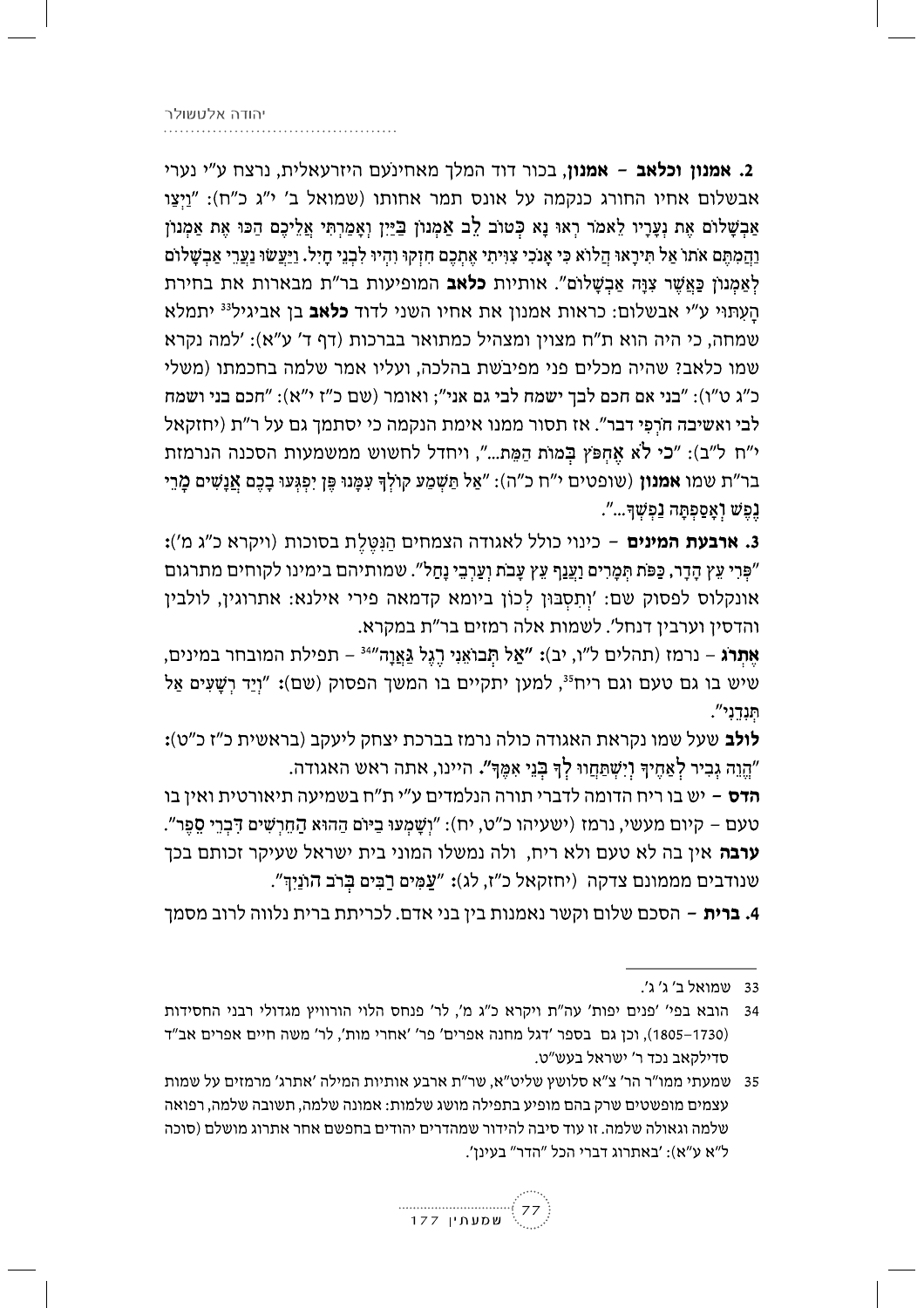המפרט באפן מהימן את עיקרי ההתקשרות, כמתואר בס״ת: ״וְכַתוּב יֹשֵׁר דִּבְרֵי אֱמֶת״ (קהלת י"ב י'). לעתים מצורפת גם הצהרה המחייבת כל צד לעזרה הדדית בימים קשים, כנזכר בר"ת: "בְּפִיוּ רַעֲה יַכְחִידֶנָּה תַּחַת" (איוב כ' י"ב).

5. גלגל – ביחס לעניות נאמר בתלמוד (שבת דף קנ"א ע"ב): 'תניא ר' אלעזר הקפר אומר: לעולם יבקש אדם רחמים על מדה זו (עניות), שאם הוא לא בא בא בנו, ואם בנו לא בא בן בנו בא, שנא׳ (דברים ט״ו, י): ״כי **בגלל** הדבר הזה״. תנא דבי ר׳ ישמעאל: **גלגל** הוא שחוזר בעולם׳. תופעת גלגל הענִי מַרְמֵזֶת בר״ת (מלכים א׳ ג' כ"ו): "גַּם לִי גַם לַךְ לֹא יְהָיֵה". היינו מידת "לא יהיה" = העניות, **גלגל** הוא שחוזר בעולם.

6. חכמת נשים – כתוב בבראשית (כ"ז מ"ו): "וַתֹּאמֶר רִבְקָה אֱל יִצְחֲק: קַצְתְּי בְחַיַּי מִפְּנֵי בְּנוֹת חֵת. אִם לֹקֵחַ יַעֲקֹב אִשָּׁה מִבְּנוֹת חֶת כַּאֲלֵה מְבִּנוֹת הָאָרֵץ לַמֶּה לִי חַיִּים". הרי 'חכמה' בר"ת, ובודאי אין חכמה כגון זו רצויה, שהרי רבקה אמנו קצה בחייה מפני חכמה כזאת ככלת יעקב בנה האהוב. אך בהמשך (שם כ"ח א'–ב'): "וַיַּקְרָא יִצְחַק אֱל יַעֲקֹב וַיִּבַרֶךְ אֹתוֹ, וַיִּצַוְּהוּ וַיֹּאמֶר לוֹ: לֹא תִקַּח אִשָּׁה מִבְּנוֹת כְּנַעֲן ! קוּם לֵךְ פַּדֵּנָה אֲרַם בֵּיתַה בְתוּאֵל אֲבִי אִמֵּךְ וָקַח לְךְּ מְשֵׁם אִשָּׁה.." – הרי 'חכמה' בס"ת, והיא שנצטווה יעקב אבינו לקחת לו לאשה! אפשר להסביר שעלמה מבנות חת המבליטה את חכמתה ומציינת אותה בר"ת היא גאוותנית ומאוסה. רצויה היא זו שחכמתה מִצְנַעַת בסופי תיבות. זו את כבודה הִפְנִימָה פנימה, וענוותנותה תהלתה.

**7. כפרה** – כדי לכפר על מעשה רע שעשה בשוגג יביא האדם קרבן. אחד מן הקרבנות הוא בכור בהמה טהורה וגם בהבאתו יש מן הכפרה, כר"ת הכתוב (שמות י"ג ט"ו): ״עַל כֵּן אֲנִי זֹבֵחַ לַה׳ כַּל פֵּטֵר רֶחֶם הַזְּכָרִים וְכָל בְּכוֹר בָּנֵי אֵפְדֵּה״. אם חטא ואשם יכול גם לשלם כסף כדי שיכפר עליו, כס"ת (מלכים א' כ"א ב'): "אם טוב בִּעֵינֵיךָ אֵתְּנַה לִךְ כֵסֵף מִחִיר זֶה".

8**. משיח ושמותיו** – כתב רמב"ם (הל' מלכים פי"א הל' א'): 'המלך ה**משיח** עתיד לעמוד ולהחזיר מלכות דוד לִיֹשִׁנַהּ לממשלה הראשונה, ובונה המקדש ומקבץ נדחי ישראל, וחוזרין כל המשפטים בימיו כשהיו מקודם וכו'. ואכן ס"ת יחיד במקרא **משיח** (תהלים ע״ב ה׳): ״יִירַאוּדִּ עָם שַׁמֲשׁ וַלְפְנֵי יַרֵח דּוֹר דּוֹרִים״ – עניינו יראה שייראו מפניו כל אומות העולם ומפני זה (רמב"ם שם פי"ב הל' א'): 'יחזרו כולם לדת האמת, ולא יגזלו ולא ישחיתו'. לגבי שמו של מלך המשיח הובא במסכת סנהדרין (דף צ"ח :ע"ב

'...ר' יוחנן אמר: ןלא אברי עלמא אלא] למשיח. מה שמו ? דבי ר' שילא אמרי : : שילה שמו, שנא׳ (בראשית מ״ט י׳): "עד כי יבא שילה״. דבי ר׳ ינאי אמרי ינון שמו, שנא׳ (תהלים ע״ב י״ז): "יהי שמו לעולם לפני שמש ינון שמו". דבי ר׳ חנינה אמר: חנינה שמו, שנא׳ (ירמיהו ט״ז י״ג): "אשר לא אתן לכם

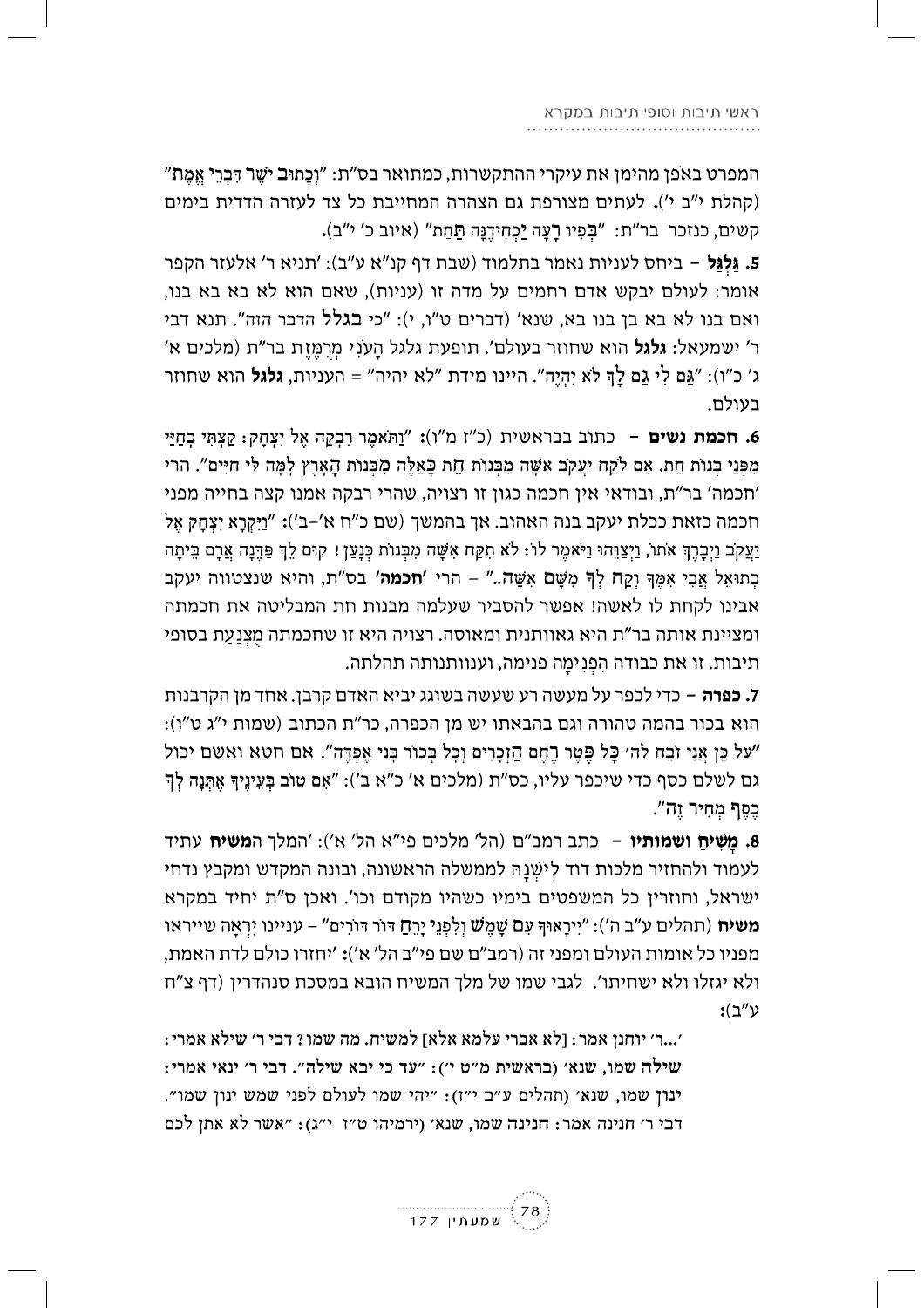ז". ויש אומרים מנחם בן חזקיה שמו, שנא' (איכה א' ט"ז): "כי רחק ממני מנחם משיב

חנינה". ויש אומרים מנחם בן חזק<br>ממני מנחם משיב נפשי"...'.<br>נמצינו למדים<sup>36</sup> מקטע הגמרא שלפי ארבע ד<br>**שילה, ינון וחנינה = משיח.** בנוסף לכך גם כ<br>שלו תכונה אופיינית מוצפנת הראויה למשיו<br>**מנחם** – (ויקרא ד' כ') "וְכִפֶּר עֲלֵהֶם ה נמצינו למדים<sup>36</sup> מקטע הגמרא שלפי ארבע דעות ר״ת שמו של מלך המשיח: **מ**נחם**,**  $\bm{w}$ שילה, ינון וחנינה $\bm{s} = \bm{w}$ שיח. בנוסף לכך גם כל אחד מארבעת השמות מבטא בס  $\cdot$ לו תכונה אופיינית מוצפנת הראויה למשיח ה':

**מנחם** – (ויקרא ד' כ') "יְכִפֶּר צֵלֵהֶם הַכּהֵן וְנִסְלַח לָהֶם" – סליחה וכפרה.<br>י

- ש**ילה** (שמואל א' ט"ו י"ז) "ראש שִׁבְטֵי יִשְׂרָאֵל אָתָּה" – מלכות.<br>האריך האריך האריך האריך האריך האריך האריך האריך האריך האריך האריך האריך האריך האריך האריך האריך האריך האריך הא

**ינון** – (שמות מ' ל"ה) "כִּי שָׁבַן עֲלָיו הֶעֲנָן וּכְבוֹד ה'" – כבוד.

.**חנ|י|נה** – (דניאל ד' ה', ה' י"א) "רוּחַ אֱלָהִין קַדִּישִׁין בֵּהּ" – השראת רוח הקדש

**9. צרעת** – נֵגַע המתואר בכמה מוֹפַעִים וכמה דרכי טַהֲרָה בפרשות תזריע–מְצֹרַע. תאור חריג לצרעת הבתים (ויקרא י״ד ל״ד): ״כִּי תָּבֹאוּ אֶל אֶרֶץ כְּנַעַּן אֲשֶׁר אֲנִי נֹתֵן לָכֶם ַלְאֲחֻזָּה וְנָמַתִּי נֶגַע צָרַעַת בְּבֵית אֶרֶץ אֲחֻזַּתְכֶם" – התולה הופעת הנגע בביאת ישראל לארץ כנען. רש"י (על פי ת"כ פר' ה' ד', 'ויקרא רבה' י"ז ו') מפרש שם: 'בשורה היא להם שהנגעים באים עליהם, לפי שהטמינו אמוריים מטמוניות של זהב בקירות בתיהם כל ארבעים שנה שהיו ישראל במדבר וע"י הנגע נותץ הבית ומוצאן'. רמז ככך אפשר כראות בס״ת יחיד במקרא בסוף יהושע (כ״א מ״א): ״וַיִּתֵּן ה׳ לְיִשְׁרָאֵל אֶת כָּל הָאָרֶץٚ אֲשֶׁר נִשְׁבַּעֹ לָחֵת לַאֲבוֹתָם וַיִּרְשׁוּהָ וַיֵּשְׁבוּ בָהּ". הופעת צרעת הבתים היא חלק מקיום שבועת ה' לנחלת ארץ אבותינו.

**10. תהלים** – תהלים הוא הספר הנקרא ביותר בחלק כתובים שבתנ"ך כיוון שמזמוריו מתאימים כמעט לכל מצב בחיים. נהגו לומר תהלים בכל עת צורך. על פי המסורת היו הלוויים משוררים מזמורי תהלים בבית המקדש בשעת עבודת הקרבנות. באמונה היהודית סגולתם גדולה לעורר רחמי א–ל על האומרם. דבר זה נרמז בס״ת (ישעיהו ס״ב ו׳): ״עַל חוֹמוֹתַיִךְ יְרוּשָׁלַם הִפְקַדְתִּי שֹׁמְרִים כָּל הַיּוֹם וְכָל הַלַּיְלָה תָּמִיד לֹא יֶחֱשׁוּ<br>הַמַּזְכִּרִים אֶ**ת ה׳ אַל** דְּמִ**י** לָכֶ**ם**״. וכן גם: (עזרא ג׳ י״ג): ״וְאֵין הָעָם מַכִּירִים קוֹל תְּרוּעַ :9 אפשר גם למצוא ר"ת וס"ת כאישוש לשמות מקומות בארץ<sup>37</sup>. לקמן שתי דוגמאות

<sup>37</sup> דוגמה לכך שם המושב זרעית בגליל, שנוסד ב 1967. למשמעות השם כמה הסברים: א. עברות של "מזרעה" - שם ישוב ערבי שכן. ב. ע"ש הציפור 'זרעית' בעלת גוף שחור ומקור צהוב ששירתה נשמעת ברחבי המושב. ג. ע"ש פעולת הזריעה, כשמות ישובים שכנים שתולה ונטועה שנקראו ע״ש פעולות חקלאיות בסיסיות: נטיעה ושתילה. כעבור שנתיים שונה השם ע״י אנשי קק"ל מ"זרעית" לכפר רוזנוולד ע"ש נדבן יהודי-אמריקאי, ויליאם רוזנוולד. השם הלועזי עורר התנגדות עזה של התושבים. יהודה זיו, מי שהיה אז יו"ר ועדת השמות הממשלתית, הציע כפשרה לקבוע כי זרעית הוא צירוף ר"ת: זכר רוזנוולד עמנו ישאר תמיד.



<sup>36</sup> רעיון זה הובא משם הגר"א ב'קול אליהו' מהד' פיעטריקוב (תשכ"א), אבל באמת הופיע (16 ביבר בספר 'ישועות משיחו' (חלק שני, העיון הראשון, פ"ג) לר' יצחק ב"ר יהודה אברבנאל  $(1508 - 1437)$